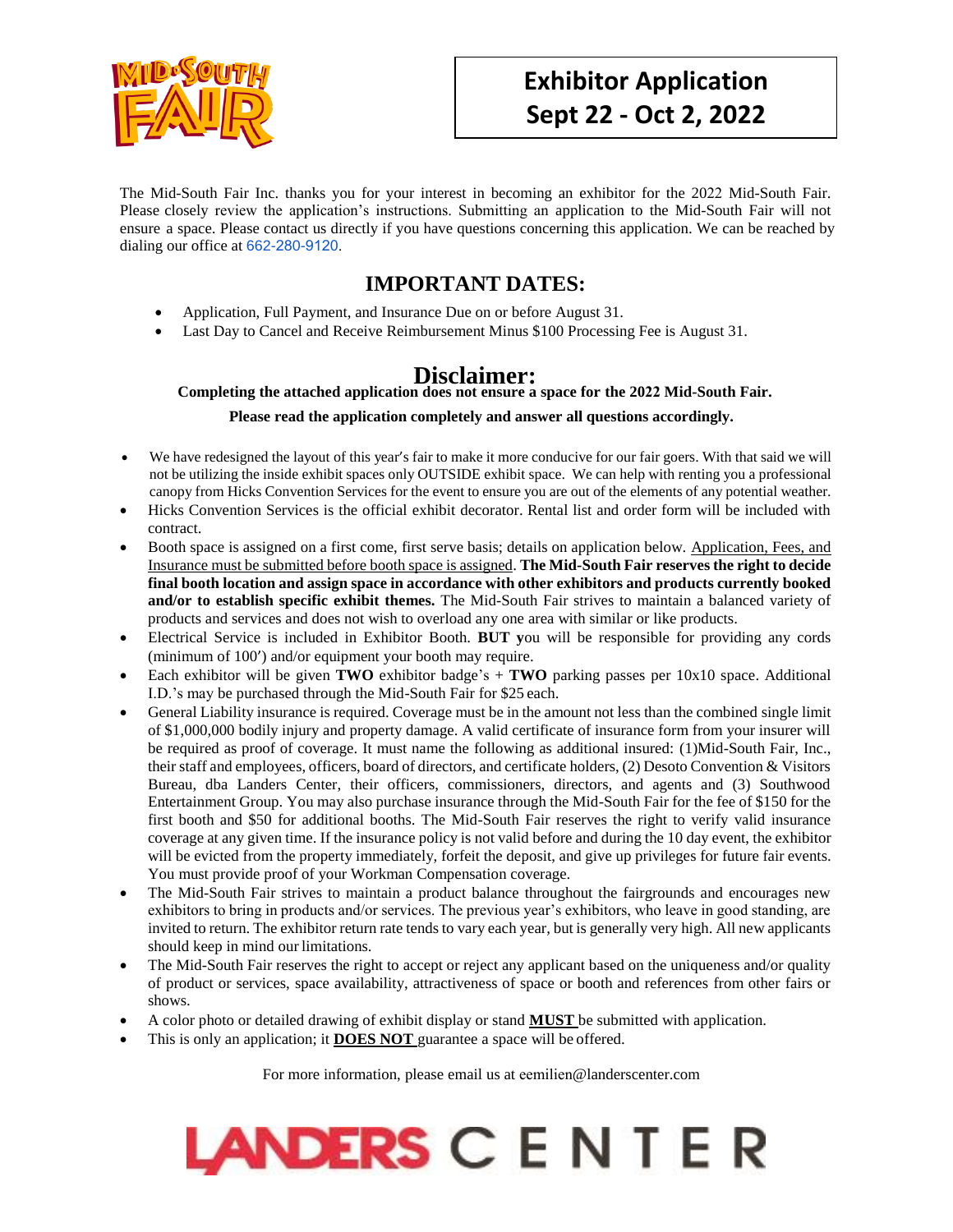

| <b>BUSINESS INFORMATION</b>                                                                                                      |                                           |                                                                                             |  |  |
|----------------------------------------------------------------------------------------------------------------------------------|-------------------------------------------|---------------------------------------------------------------------------------------------|--|--|
|                                                                                                                                  |                                           |                                                                                             |  |  |
|                                                                                                                                  |                                           |                                                                                             |  |  |
|                                                                                                                                  |                                           |                                                                                             |  |  |
|                                                                                                                                  |                                           |                                                                                             |  |  |
|                                                                                                                                  | Work/Office Phone $(\_\_\_\_\_\_\_\_\_$ . |                                                                                             |  |  |
| Email Address (required)<br><u>Email Address (required</u> )                                                                     |                                           |                                                                                             |  |  |
| <b>PRODUCT LISTING</b>                                                                                                           |                                           |                                                                                             |  |  |
| <b>Select One:</b><br>Direct Sales (over the counter) [Indirect Sales (taking orders/leads) Not Selling/Display only ___________ |                                           |                                                                                             |  |  |
|                                                                                                                                  |                                           |                                                                                             |  |  |
| Name each specific item to be sold (include brand names), exhibited, or promoted (use back if additional space is<br>needed)     |                                           |                                                                                             |  |  |
| in advance by MSF Management.                                                                                                    |                                           | -- ONLY ITEMS LISTED ARE ALLOWED TO BE SOLD/EXHIBITED unless a written approval is obtained |  |  |
|                                                                                                                                  |                                           |                                                                                             |  |  |
|                                                                                                                                  |                                           |                                                                                             |  |  |
|                                                                                                                                  |                                           |                                                                                             |  |  |
|                                                                                                                                  |                                           |                                                                                             |  |  |

#### **SPACE REQUESTED & FEES:**

□ **OUTSIDE 10x10 \$1,000** □ **OUTSIDE 20x10 \$1,600** □ **OUTSIDE 20x20 \$2,200** \*Contact if more space is needed

- We have redesigned the layout of this year's fair to make it more conducive for our fair goers. With that said we will not be utilizing the inside exhibit spaces only OUTSIDE exhibit space. We can help with renting you a professional canopy from Hicks Convention Services for the event to ensure you are out of the elements of any potential weather.
- Electrical Service is included for your booth at no additional cost. You are responsible for providing any cords (minimum of 100') and/or equipment your booth may require.
- Each exhibitor will be given **TWO** exhibitor I.D.'s per 10x10 space. Additional I.D.'s may be purchased through the Mid-South Fair for \$**25** each.

# Of Additional I.D.'s:

# LANDERS CENTER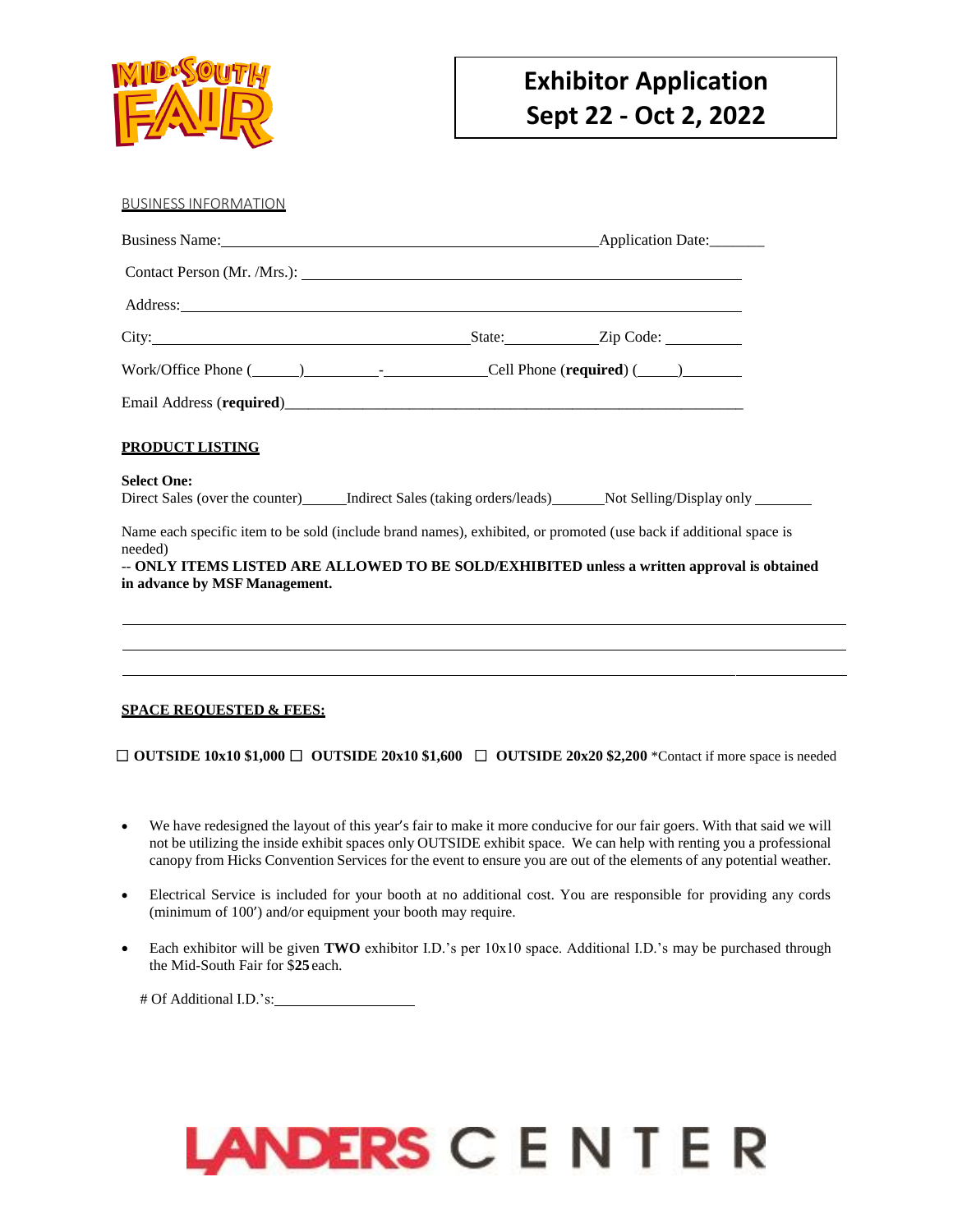

#### INSURANCE

\$1,000,000.00 General Liability insurance is required ( Certificate must be on file no later than August 31 ).

- General Liability insurance is required. Coverage must be in the amount not less than the combined single limit of \$1,000,000 bodily injury and property damage. A valid certificate of insurance form from your insurer will be required as proof of coverage. It must name the following as additional insured: (1)Mid-South Fair, Inc., their staff and employees, officers, board of directors, and certificate holders, (2) Landers Center, Desoto Convention and Visitors Bureau, their officers, commissioners, directors, and agents.You may also purchase insurance through the Mid-South Fair for the fee of \$150 for the first booth and \$50 for additional booths. The Mid-South Fair reserves the right to verify valid insurance coverage at any given time. If the insurance policy is not valid before and during the 10 day event, the exhibitor will be evicted from the property immediately, forfeit the deposit, and give up privileges for future fair events. You must provide proof of your Workman Compensation coverage.
- The Mid-South Fair reserves the right to verify valid insurance coverage at any given time. If the insurance policy is not valid before and during the 10 day event the exhibitor will be evicted from the property immediately, forfeit the deposit, and give up privileges for future fair events.

IMPORTANT DATES

- Application, Full Payments (Standard Fee), and Insurance Due on or before August  $31<sup>st</sup>$
- Last Day to Cancel and Receive Reimbursement Minus  $$100$  Processing Fee is August  $31<sup>st</sup>$ 
	- If space is cancelled after August  $31<sup>st</sup>$ , all payments will be forfeited and if applicable, any unpaid late balances will be due.

#### ADDITIONAL INFORMATION

- The Mid-South Fair strives to maintain a product balance throughout the fairgrounds and encourages new exhibitors to bring in products and/or services. The previous year's exhibitors, who leave in good standing, are invited to return. The exhibitor return rate tends to vary each year, but is generally very high. All new applicants should keep in mind these limitations.
- **NOTE:** The Mid-South Fair reserves the right to accept or reject any applicant based on the uniqueness and/or quality of product or services, space availability, attractiveness of space or booth and references from other fairs or shows.
- **ALL APPLICANTS:** A color photo or detailed drawing of exhibit display or stand **MUST** be submitted with application. If photo or drawing is **NOT** included, the application will **NOT** be considered.
- This is only an application; it **DOES NOT** guarantee a space will be offered. If you are not accepted you will notified and refunded immediately.

Please sign the completed application, expressing your interest, with the required photos, payments, and documents no later than Aug 31, mail, or email to the Mid-South Fair office (contact information below). Money orders or certified checks should be made payable to: **Landers Center**. If you would like to pay by Credit Card, please complete the credit card form attached and send back with your completed application. Please refer to the dates in which your application, payments, and insurance are due. If you are not accepted, you will receive notification and reimbursement no later than August 31<sup>st</sup>. Leased space includes only the area stipulated in the application. By signing this application you are agreeing to the rules and regulations set forth by the Mid-South Fair and will adhere to them accordingly.

Signature of Applicant:  $\Box$ 

**Mail Application To:**  The Mid-South Fair 4560 Venture Dr. Southaven, MS 38671

662-280-[9120](tel:(662)%20470-2102)

**E-Mail Application To:** eemilien@landerscenter.com

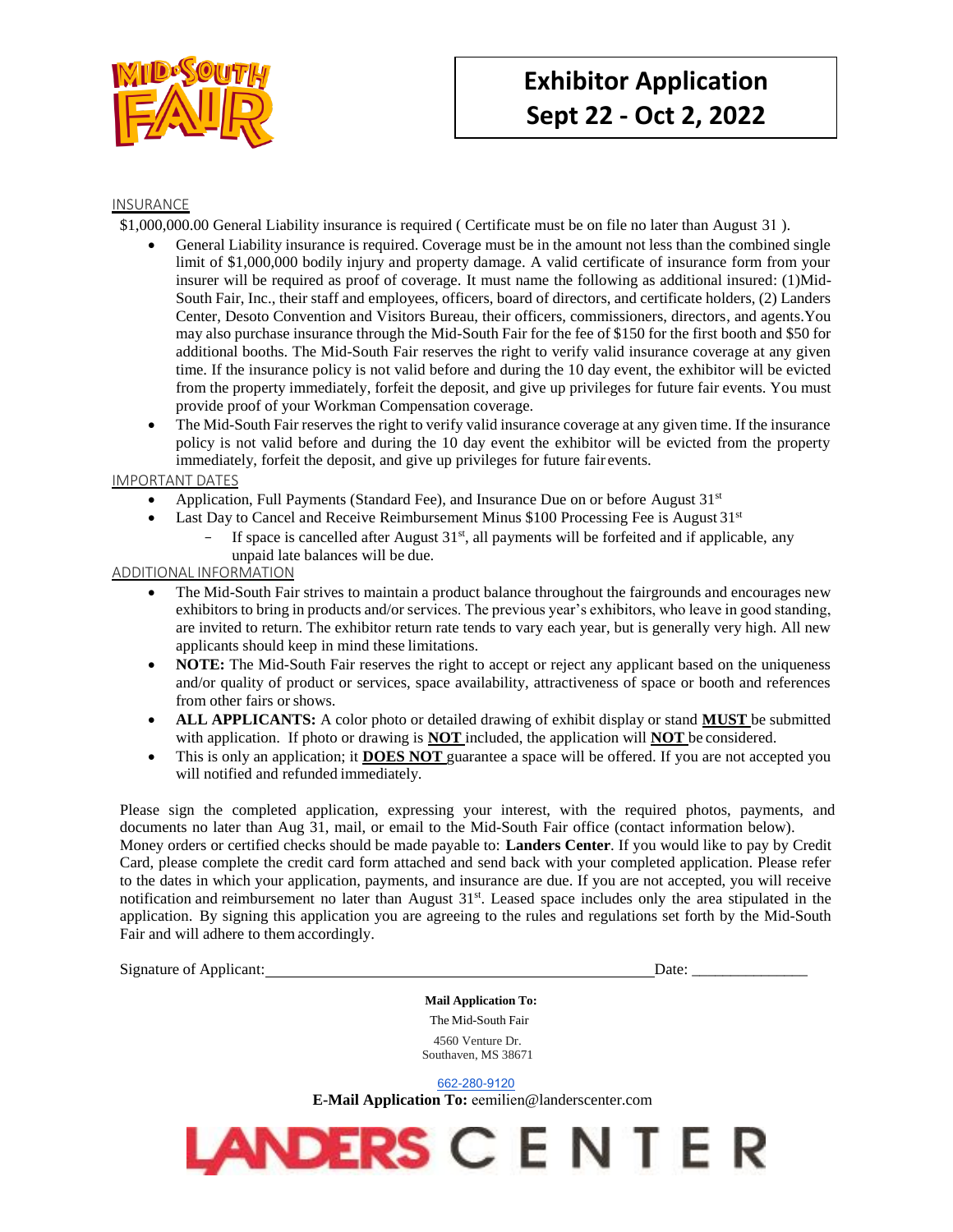

### **Credit Card Fax Authorization Form**

In order to reduce charge backs, it is necessary to have a completed credit card authorization form as shown below. Also, it is critical to capture an AVS (Address Verification System) match when processing the transaction. Entering in the billing zip code of the cardholder captures AVS. Submitting the cardholder's address and CVV code lowers risk further. When applicable, a proof of delivery is required.

| $Inc.$ "                                              |  |      | hereby authorize the "Mid-South Fair, |  |
|-------------------------------------------------------|--|------|---------------------------------------|--|
| <b>Print Cardholder Name</b>                          |  |      |                                       |  |
| to debit my    VISA    MASTERCARD    AMEX             |  |      |                                       |  |
| <b>ACCOUNT</b>                                        |  |      | NUMBER:                               |  |
| EXPIRATION DATE: ____________________                 |  |      |                                       |  |
| CVV CODE: <u>CVV CODE:</u> CVV CODE: <b>CVV</b> CODE: |  |      |                                       |  |
|                                                       |  |      |                                       |  |
| NAME AS IT APPEARS ON THE CARD:                       |  |      |                                       |  |
| <b>BILLING ADDRESS:</b>                               |  |      |                                       |  |
| Address                                               |  |      |                                       |  |
| City State Zip                                        |  |      |                                       |  |
| Phone                                                 |  | Fax  |                                       |  |
| Cardholder Signature                                  |  | Date |                                       |  |

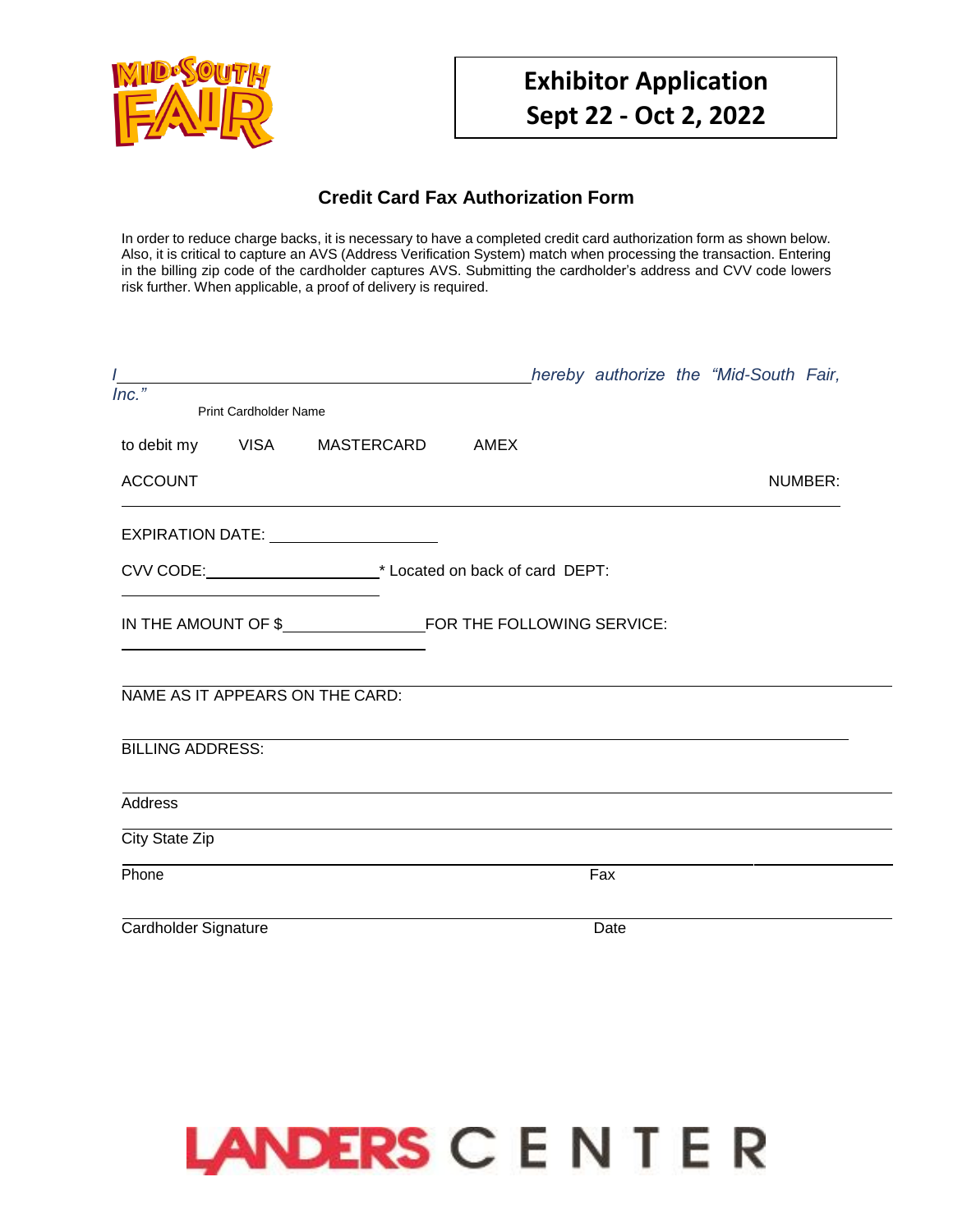

## Southaven Fire Department

Division of Fire & Emergency Medical Services

8710 Northwest Drive Southaven, Mississippi 38671 Office: (662) 393-7466 Fax: (662) 280-6521

#### **Mid-South Fair LandersCenter**

General Fire Safety Requirements for Tents, Canopies, Membrane & Air Supported Structures

- 1. All Tents, canopies, membrane and air supported structures erected on Fairgrounds properties are to be approved by the Southaven Fire Department. All tents, canopies and membrane structures, including side walls, drops and curtains are required to be made out of flame retardant material or treated with a flame retardant. A copy of the manufactures certificate indicating the material used in manufacturing the product is flame retardant or has been treated with flame retardant will be required by the Fire Department. Any of the above found not to be in compliance with local fire codes or which present a fire or life safety hazard will immediately be removed from the fairgrounds property. Specific questions regarding code requirements may be directed to the Southaven Fire Department Fire Prevention Bureau (662) 393-7466 ext 291, 292 or 293.
- 2. Tents and membrane structures in excess of 200 square feet or canopies in excess of 400 square feet are required to obtain a permit and approval from the Southaven Fire Department prior to being erected or operated. Permit fees are \$100.00 each. Permits are required to be posted in a visible location at the main entrance of the tent.
- 3. Unless otherwise approved by the Fire Marshal, tents and canopies shall be located so an unobstructed fire break passageway or fire road not less than 12 feet wide and free from guy ropes and other obstructions is maintained on all sides. Sample diagram has been attached to this form on page 3.
- 4. Tents and canopies shall be adequately roped, braced and anchored to withstand the elements of weather and prevent collapse.
- 5. Tents with an occupant load of 10 to 199 persons shall have a minimum of two 72 inch wide exits. Tents with occupant load of 200 to 499 persons shall have a minimum of three 72 inch wide exits. All Exit openings are to remain open. Exits which serve a capacity of 50 or more persons shall be mark with Exit Signs posted above the Exit. Path of travel and Exit areas shall be illuminated at all times when occupied.
- 6. Combustible materials such as hay, straw, shavings or similar type materials are not allowed in tents or under canopies. The only exception is the livestock tent where quantities of materials are limited to the amount necessary for one days care for live stock.
- 7. Smoking isnot permitted intents, under canopies, inside membrane orair supported structures. NoSmoking signs shall beposted. Operators are responsible for enforcing the no smoking policy on their premises; failure to do so may result in citations not only to the person violating the policy but to the operator as well.
- 8. Portable generators are not allowed inside tents or under canopies and must be separated from them by a minimum of 20 feet and shall be protected from contact with the public by fencing, enclosure or other approved means.
- 9. Flammable, combustible liquids or LP Gas shall not be stored inside tents or under canopies. Only Vehicles on display are allowed inside tents. The fuel capacity in fuel tank is limited to 5 gallons or less and the battery shall be disconnected. Fuel tank opening isrequired to be locked orsealed.
- 10. Outdoor cooking shall be a minimum of 20 feet away from tents and canopies.
- 11. Fireworks of any type are prohibited.
- 12. One 5 lb ABC type dry chemical fire extinguisher is required for tents, canopies, membrane and air supported structures 200 square feet or less. A minimum of two 5 lb ABC type dry chemical fire extinguishers are required for structures exceeding 200 square feet. All Fire Extinguishers are required to have an inspection tag showing they have been inspected in the last twelve months or proof of purchase within one year.

# LANDERS C E N T E R